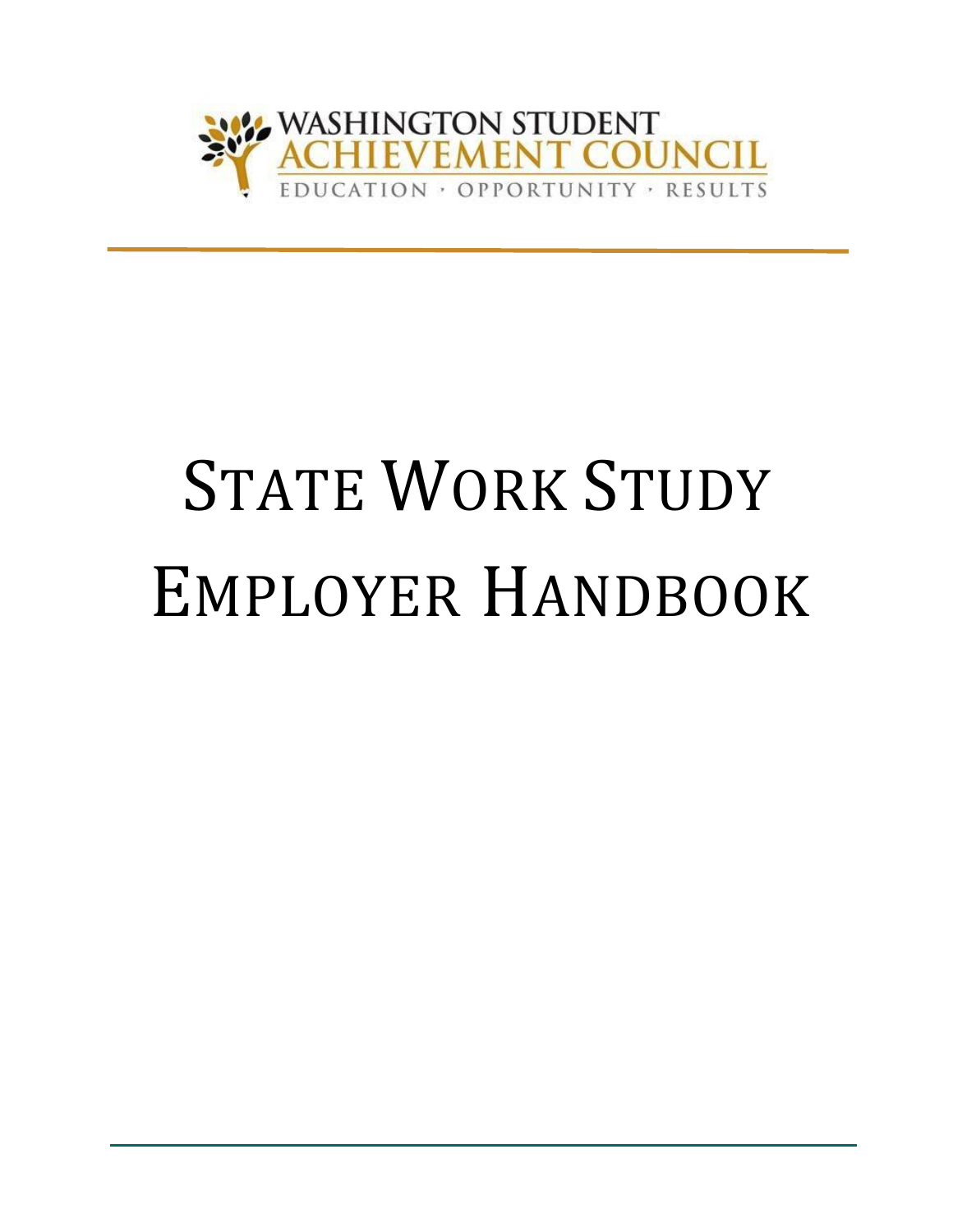## **Contents**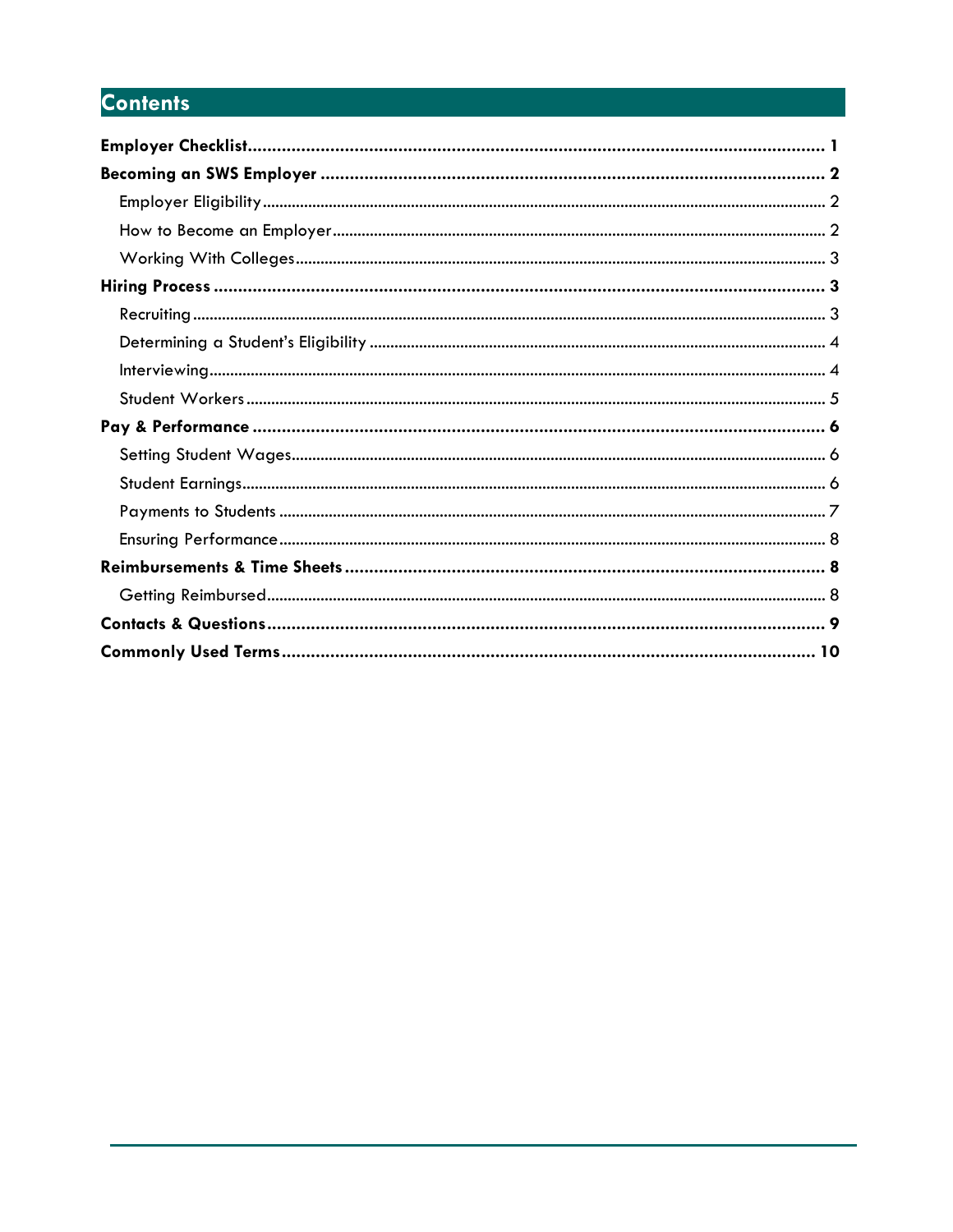## <span id="page-2-0"></span>**Employer Checklist**

- $\Box$  Determine your need for State Work Study (SWS) student employees by clearly defining the type of work you need performed.
- $\Box$  Complete the SWS Employer Contract & Business Profile, and Job Description forms located on our website at [www.wsac.wa.gov/employers.](http://www.wsac.wa.gov/employers)
- $\Box$  Submit all forms to the participating college you plan to hire students from. If you want to hire students from more than one college, you will need to submit the forms to each college.
	- o Private colleges review Employer Contracts & Business Profiles and Job Description forms and forward them to the Washington Student Achievement Council for approval. Public colleges review and approve all forms.
	- o You can expect approval within two to four weeks of submitting the forms to the college. You will receive a copy of your approved Employer Contract & Business Profile and Job Description forms by email.
- $\Box$  Interview SWS-eligible students referred to you by the college.

 $\Box$  Before hiring students, ask for written verification of eligibility for the SWS program, such as a financial aid award letter or a referral letter from the college. A financial aid award letter or referral letter is an official letter,signed by a college officer, that lists the SWS award amount and the time period during which the student must earn the award.

- $\Box$  Follow all of your company's standard personnel procedures to hire an SWS student and notify the student's college upon hiring. Train and orient your new student employee as you would any other employee.
- $\Box$  Track wages to ensure student employees don't earn more than their SWS award. A sample Student Earnings Spreadsheet, which can be used to track wages, is on page 7 of this handbook and on our website at [www.wsac.wa.gov/employers.](http://www.wsac.wa.gov/employers)
- $\Box$  Pay the student for the gross hourly wages earned (minus any deductions) by either check or direct deposit. Ask the student to certify receipt of wages by signing the SWS Time Sheet.
- $\Box$  Time sheets are available on our website at [www.wsac.wa.gov/employers.](http://www.wsac.wa.gov/employers) Verify that the hours were worked and the student's performance was satisfactory by signing the time sheet yourself.
- $\Box$  Send the time sheet to the student's college for reimbursement. You will receive a reimbursement check or direct deposit within three to six weeks.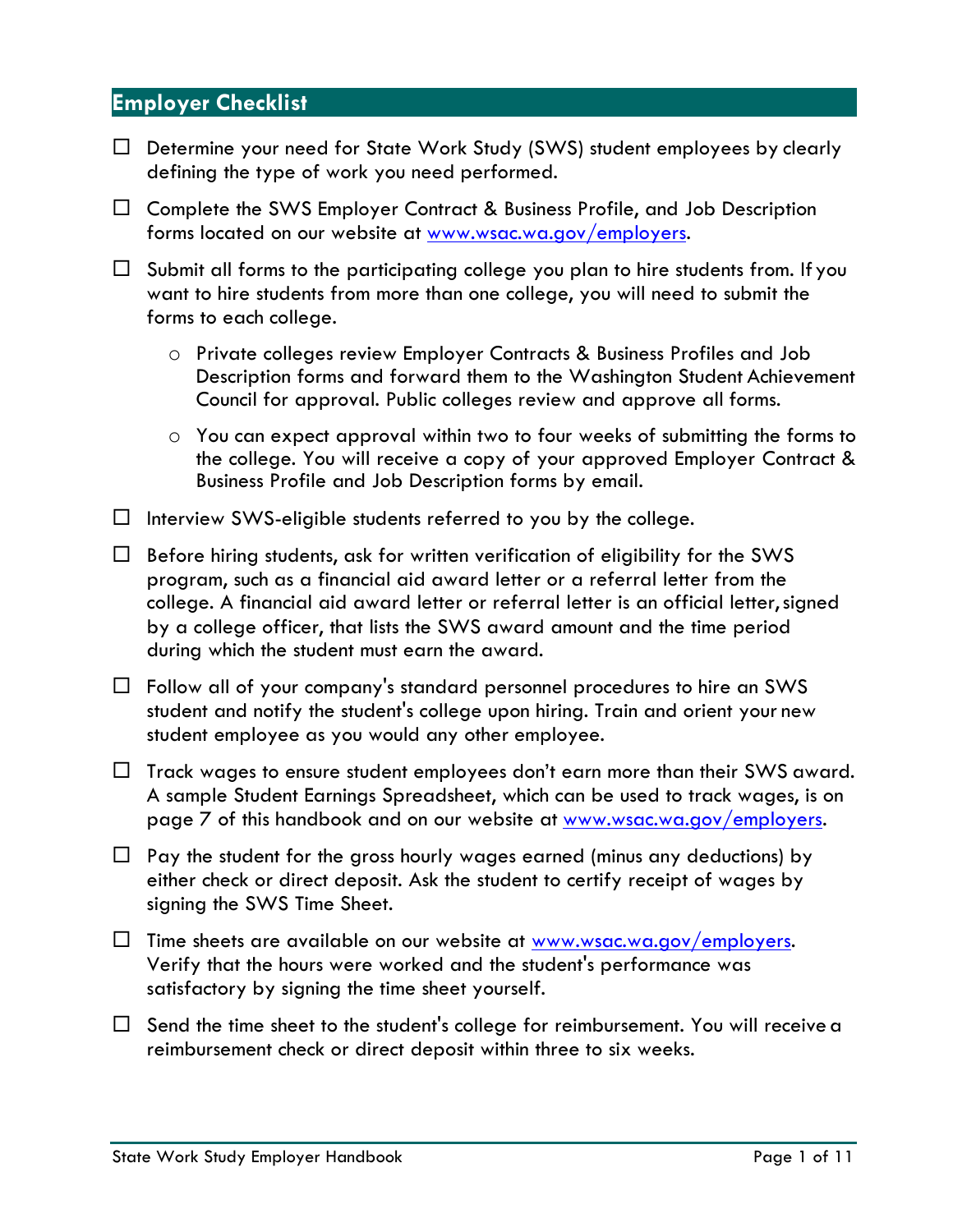## <span id="page-3-0"></span>**Becoming an SWS Employer**

## <span id="page-3-1"></span>**Employer Eligibility**

#### **Is my business or organization eligible?**

To participate in the State Work Study (SWS) program, eligible employers must agree to adhere to the terms of the SWS contract. The following types of employers may be eligible to participate in the program:

- Public and private colleges
- State and federal agencies
- Nonprofit organizations
- For-profit business entities (employers producing goods or providing a service for sale or release to others)



The following types of employers may not be eligible to participate:

- Any church or entity that has a direct association with a controlling sectarian organization (e.g., church-sponsored daycare centers or educational institutions). However, religiously affiliated hospitals may be allowed to participate if certain conditions are met; please contact Washington Student Achievement Council (WSAC) directly for more information.
- Any employer who does not comply with federal, state, and civil rights laws.
- Any employer who will not pay comparable pay rates.
- Any elected official who would use the student's work to enhance their political goals.
- Students who own or are part owners of a business.

#### <span id="page-3-2"></span>**How to Become an Employer**

Complete the State Work Study Employer Contract & Profile and Job Description forms. These forms are located on our website at [www.wsac.wa.gov/employers.](file:///C:/Users/katiey/AppData/Local/Microsoft/Windows/INetCache/Content.Outlook/9RY25F1K/www.wsac.wa.gov/employers)

Submit all forms to the college you want to hire students from. If you want to hire students from more than one college, you will need to submit the employer profile and job description forms to each college. WSAC requires only one contract per employer.

#### **How long does the contractual period run?**

The contract year runs from July 1–June 30. Renewal is required each year. Renewal instructions will be emailed to your organization each May.

#### **Who signs the contract in my business or organization?**

Staff authorized to approve expenditures should sign the contract. The authorizing signature indicates compliance with all provisions of the contract. The contract outlines employer responsibilities and the rules for claiming reimbursement. It is a good idea to ask everyone involved in the SWS program, from the student's supervisor to the payroll specialist, to review the contract.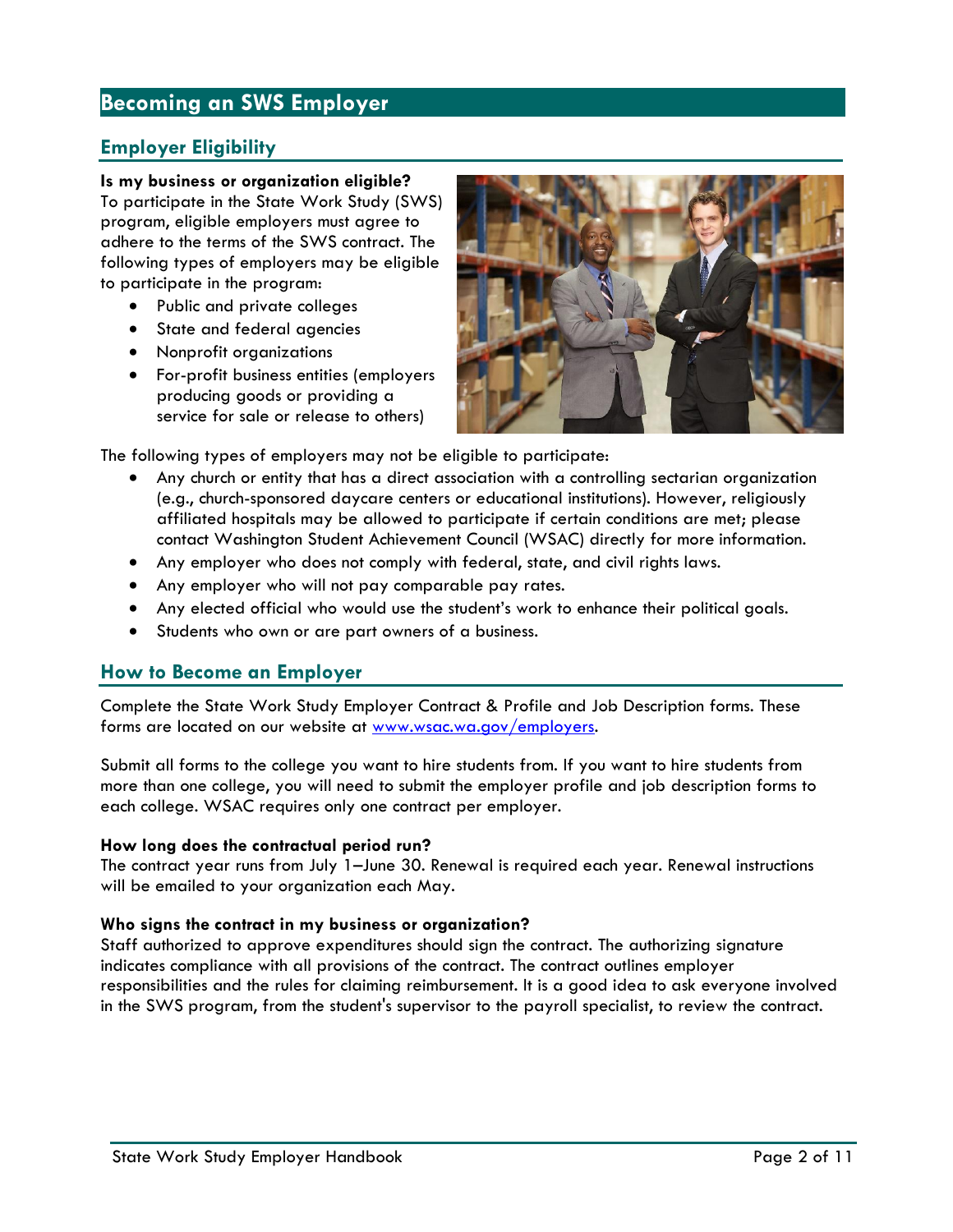## **Working With Colleges**



#### **Do all the colleges in the state follow the same procedures?**

Colleges generally follow the same procedures, although some differences exist. *Public* colleges approve contracts and job descriptions, and process reimbursements on behalf of WSAC. Due to state constitutional requirements, WSAC must approve contracts and job descriptions and process reimbursements for *private* colleges.

Each college will have a set of operating procedures and guidelines. Some rules may be unique to each college. If you have questions, call the college to verify its requirements.

#### *Tips for Working with Colleges:*

- Determine what college(s) you would like to work with. For a list of participating colleges, visit our website at [www.wsac.wa.gov/employers.](file:///C:/Users/katiey/AppData/Local/Microsoft/Windows/INetCache/Content.Outlook/9RY25F1K/www.wsac.wa.gov/employers)
- When contacting a college, ask to speak to the Student Employment Administrator.

#### *Questions to Ask:*

- **?** Ask how your job(s) will be advertised.
- **?** Ask about internships. Internships can often be combined with SWS awards to allow the student to be paid for work and receive academic credit.
- **?** Ask the college about its policy for summer SWS. Not all colleges give students a State Work Study award during summer vacation.
- **?** Ask for an academic calendar that includes breaks and vacations. Student availability may change during breaks. Dates of academic terms vary depending on the college.

## <span id="page-4-0"></span>**Hiring Process**

## <span id="page-4-1"></span>**Recruiting**

#### **How and when are students recruited?**

In general, the best time to recruit students is in the fall when most students begin a new academic year and are looking for part-time jobs. In the summer, many students look for full-time work to earn money for college.

Ask college(s) you plan to work with about upcoming job fairs. Some colleges regularly hold job fairs for employers interested in hiring student workers. Participating in these or setting up recruiting times on campus may save you time in finding the right student.

<span id="page-4-2"></span>Recruiting good employees is a major issue in today's labor market. The SWS program allows you to try out potential employees before graduation and train them the way you would like. You can assess their performance on a low-cost basis, and then offer employment upon graduation if they fit into your organization.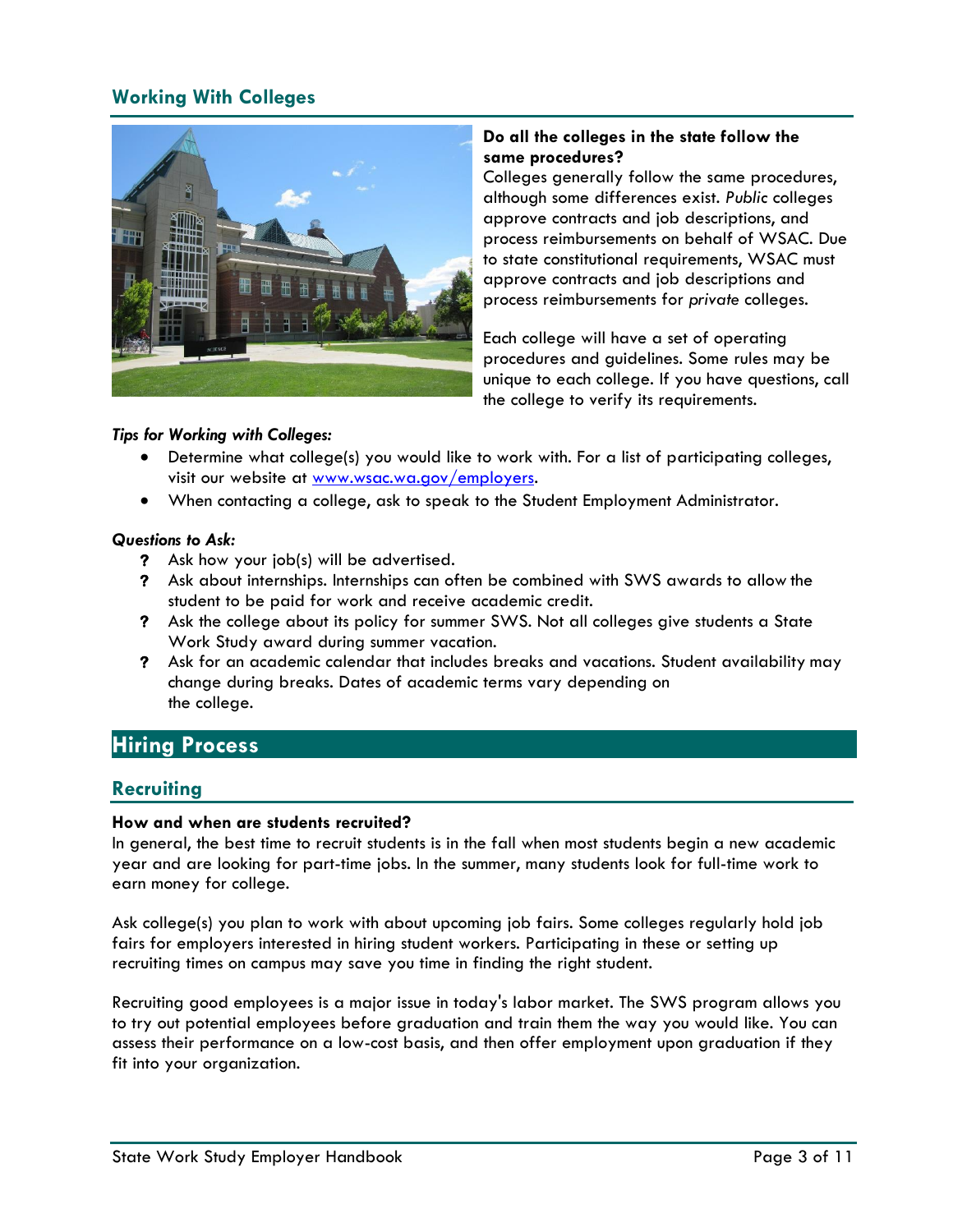## <span id="page-5-1"></span>**Determining a Student's Eligibility**

#### **Can I hire any student?**

To qualify for reimbursement, you must hire a college student who is eligible for SWS. Most students will identify themselves as eligible when they call or visit you to inquire about a job. Ask them to bring a copy of their financial aid award letter or referral letter to the interview. While these forms vary from college to college, most will include the following:

- A statement that the student is eligible for State Work Study
- The total amount the student can earn, called the "award amount"
- **•** Eligibility dates

Some forms provide a place for you to verify you have hired the student. If so, sign the form and return it to the college. Other forms are informational only. Award amounts and eligibility dates should be clearly stated. If they are not, call the college. Make sure you keep a copy for your new employee's personnel file.

#### <span id="page-5-0"></span>**Interviewing**

#### **Do I have to hire any student referred to me?**

No. Select a student worker as you would any other worker. Outline the job requirements, conduct interviews, and hire the best person.

#### **How many candidates can I interview before I select one?**

You should interview as many as you think necessary. Due to the program's popularity and limited funding, there are many more jobs than students to fill them each year.



#### *Tips for Hiring and Interviewing:*

- Prepare an accurate description of job duties to attract the most appropriate candidates.
- Explain your expectations for the position so that the student can assess their ability and interest in performing the work.
- Provide the student with information on what skills will be acquired while working in the job.
- Explain any special work requirements, such as safety issues in a hazardous work environment or legal issues in working with children.
- Outline causes for termination.
- Outline personnel rules and procedures, such as setting work hours or calling in sick.
- Show the student where the work will be performed, and introduce the student to the key people they will work with.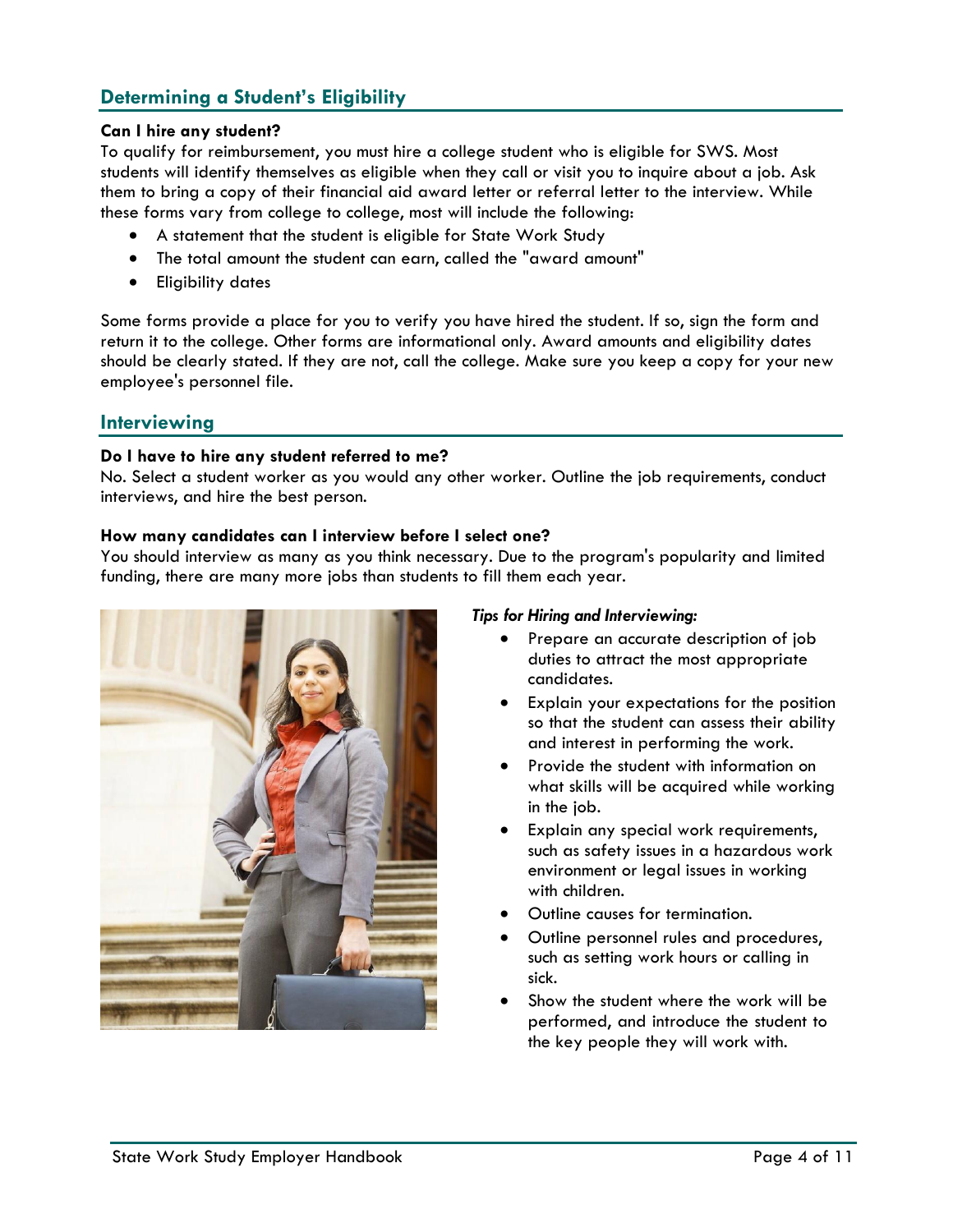## **Student Workers**

#### **What is the "typical" student like?**

The student population has become increasingly diverse. It includes traditional students, ages 18 to 21, who are eager to excel in their first work experiences, as well as older students seeking to make mid-career changes or add cutting-edge skills to their existing work experience.

#### **What kind of time commitment can I expect from a student worker?**

Most students can work two to four hours a day during the academic year. Some students also will be available to work full-time during college breaks and summer vacation.

Students can earn varying amounts based on their financial need, as determined by the college. If their eligibility award is low, the time commitment they can offer you may be limited.



#### **What may be different about employing student workers?**

Every student is required to make satisfactory academic progress in college while holding an SWS position. If a student's grades fall, they may be required to stop working. Therefore, the student's work schedule should be flexible enough to accommodate studying and exam times.

#### **What are my responsibilities once the State Work Study student starts work?**

As an employer, you are responsible for doing the following:

- Providing adequate and reasonable supervision for the student employee.
- Ensuring that the student employee does not work more than an average of 19 hours per week while in college and no more than 40 hours per week during breaks.
- Ensuring that total earnings do not exceed the amount for which the student is eligible, the student does not start work before the start date listed on the award letter, and does not work beyond the end date. If you are uncertain about those dates, contact the student's college for assistance.
- Notifying the college of any changes in the student's employment, such as changes in wage rate or job title, promotion, or termination.
- Notifying the college of any changes to your business name, address, or Employer Identification Number (EIN).
- Attesting that wages were paid to the student by signing the time sheet.
- Following all state and federal employment laws.

#### **Are these "needy" students unskilled workers who can't find jobs on their own?**

No. Many students need additional financial help to get through college. This is not a reflection on their ability to do a good job for you. As college costs continue to rise, more and more students need financial help. These students are as skilled and academically capable as students who don't need assistance.

#### **Do I have to hire this student when they graduate?**

No, you are under no obligation to offer permanent employment to a student employee. However, many employers view this program as a good tool for identifying and hiring permanent workers.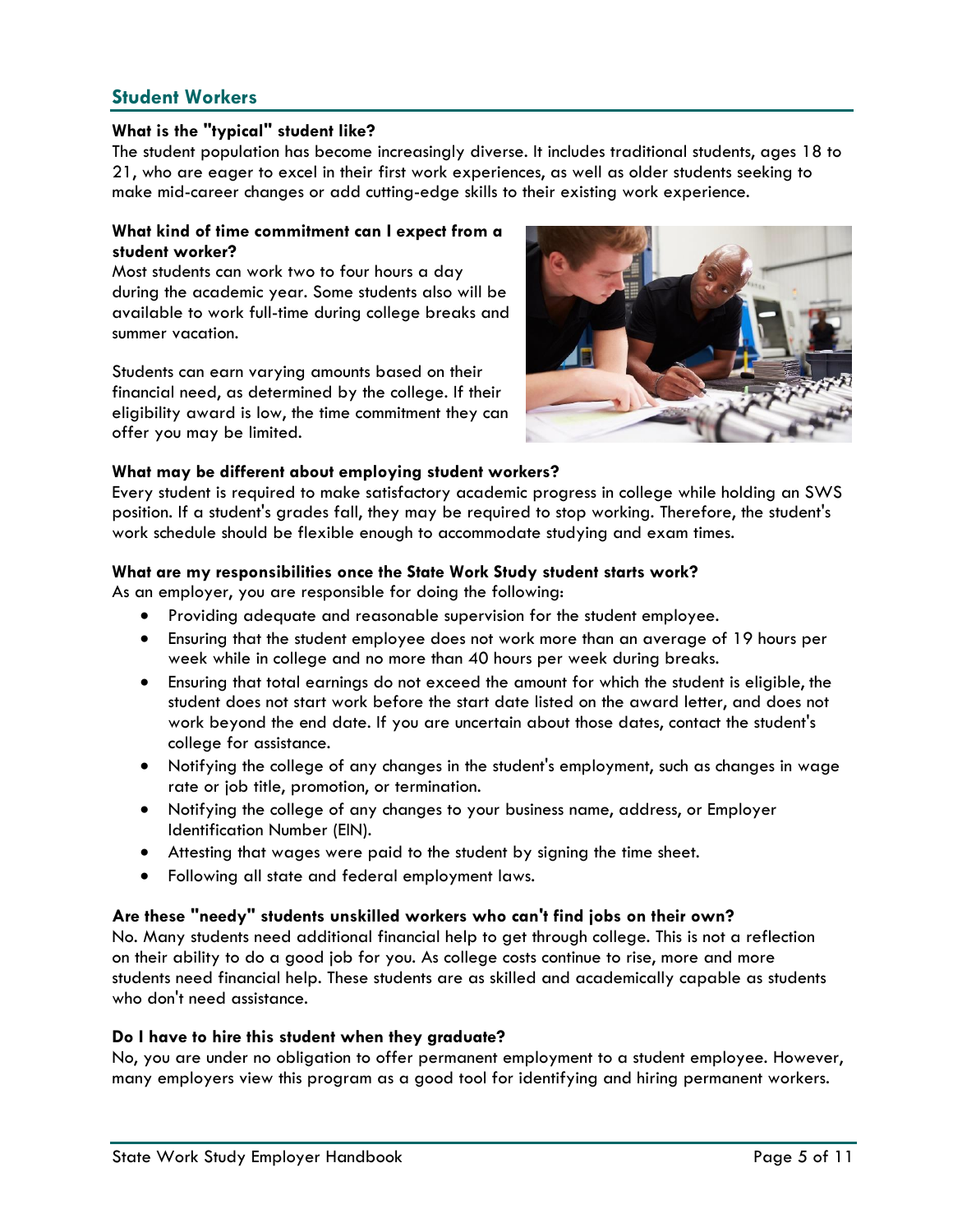## <span id="page-7-0"></span>**Pay & Performance**

## <span id="page-7-1"></span>**Setting Student Wages**

Students must be paid on an hourly basis at a rate that is comparable to what a non-student would earn in the same position. Students must also be paid at or above the [State Minimum Wage. W](http://www.lni.wa.gov/workplacerights/wages/minimum/default.asp)hen local laws require a higher minimum wage, the minimum wage for SWS students working within that locality must align with local minimums in order to maintain comparability.

#### **What is a comparable wage?**

An hourly rate of pay equal to the entry-level rate of non-student employees performing similar duties with the employing organization. Factors for determining comparability include major duties and responsibilities, distinguishing characteristics, judgment required, and skills and knowledge required to do the job. The nature of the work will determine appropriate rate, not student status or minimum qualifications.

#### **If I have no other workers who are performing this kind of work, how do I determine a fair wage?**

The pay rate should be appropriate within the context of your pay schedule. Consider major duties and responsibilities, level of tasks and duties, distinguishing characteristics, typical work, judgment required, and the skills and knowledge required to do the job. The college you plan to hire students from can assist you in setting the wage if you have difficulty determining the appropriate level.

## <span id="page-7-2"></span>**Student Earnings**

#### **What is the best way to monitor student earnings?**

Keep track of the student's award amount and the gross amount earned, not just the employer share. Encourage the student to keep records too.

During the academic year, students may work up to an average of 19 hours per week, depending on their State Work Study award amount. During college breaks and summer terms, students may work up to 40 hours per week, if their award allows.



When the student has earned most of their award, the student can check with the college to determine eligibility for an additional award. If the student is not eligible for additional State Work Study funds, the student must stop working. However, if you want to keep the student on, you can pay the entire wage without receiving reimbursement for amounts in excess of the award.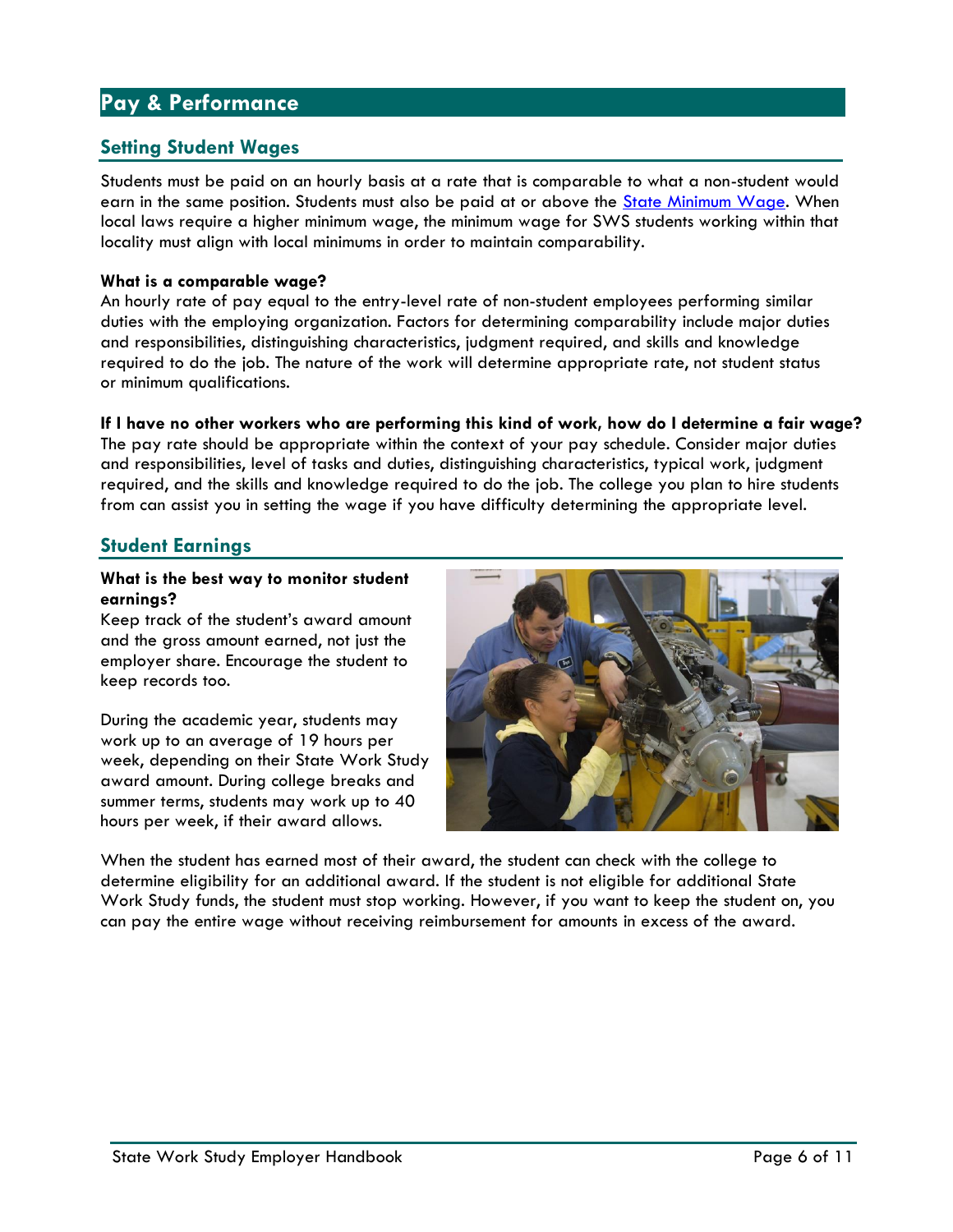#### **Student Earnings Spreadsheet**

This sample worksheet will help you monitor your student's earnings against their SWS award.

Example: Jane receives a \$3,000 SWS award for fall quarter (September 1–January 6). Jane's rate of pay is \$15.00 per hour.

| <b>IDENTIFIER:</b>                                   | <b>Jane Smith</b> |               |                                           |                                    |   | OTHER:      |                 |            |          |  |
|------------------------------------------------------|-------------------|---------------|-------------------------------------------|------------------------------------|---|-------------|-----------------|------------|----------|--|
| <b>Community College</b><br>INSTITUTION OR EMPLOYER: |                   |               |                                           |                                    |   |             |                 |            |          |  |
| AWARD                                                |                   | \$3,000.00    |                                           | TOTAL AWARD RECEIVED:              |   |             |                 | \$3,000.00 |          |  |
| AWARD TERM:                                          |                   |               |                                           | Fall Quarter CUMULATIVE EARNINGS:  |   |             |                 | S          | 525.00   |  |
| DATE AWARD ENDING:                                   |                   |               |                                           | January 6th TOTAL AWARD REMAINING: |   |             |                 | 5          | 2,475.00 |  |
| <b>NOTES:</b>                                        |                   |               | ESTIMATED HOURS AVAILABLE PER AWARD TERM: |                                    |   |             |                 | 200 O      |          |  |
|                                                      |                   |               | <b>CUMULATIVE HOURS WORKED:</b>           |                                    |   |             |                 | 35.0       |          |  |
|                                                      |                   |               |                                           | ESTIMATED HOURS REMAINING:         |   |             |                 |            | 165.0    |  |
| PAY PERIOD<br>TO:<br>FROM:                           |                   | <b>HOURLY</b> |                                           | <b>HOURS WORKED</b>                |   | AMOUNT PAID | <b>COMMENTS</b> |            |          |  |
| 9/7/2017                                             | 9/14/2017         |               | 15.00                                     | 12.00                              | S | 180.00      |                 |            |          |  |
| 9/20/2017                                            | 9/29/2017         | S             | 15.00                                     | 15.00                              | S | 225.00      |                 |            |          |  |
| 10/5/2017                                            | 10/13/201         |               | 15.00                                     | 8.00                               |   | 120.00      |                 |            |          |  |

To calculate the average number of hours per week a student may work:

Step 1

Total award amount  $($3,000] =$  Total hours in award term (200.0 hours) Hourly wage (\$15.00)

Step 2

Total hours in award term  $(200 \text{ hours})$  = Average number of hours per week student can work (11)

Number of weeks in award term (18)

## <span id="page-8-0"></span>**Payments to Students**

The employer must pay each student at least once a month for their total earned compensation, less deductions. Deductions must include Federal Insurance Contributions Act (FICA) which comprises Social Security at 6.2 percent and Medicare at 1.45 percent for a total tax rate of 7.65 percent. The student must be paid by check or direct deposit in order to ensure a proper audit trail. Other deductions may include workers' compensation, unemployment insurance, federal withholding tax, and/or state retirement.

#### **Can I pay student workers on a commission basis?**

No. The terms of the contract require you to set an hourly wage for the duties performed. If your organization pays workers by commission, bonus, or other special compensation, in addition to an hourly wage, you will be reimbursed for only the agreed upon percentage of the hourly wage.

**Can I offer room and/or board or other goods and/or services in exchange for hours worked?** No. The student must be paid an hourly wage for hours worked.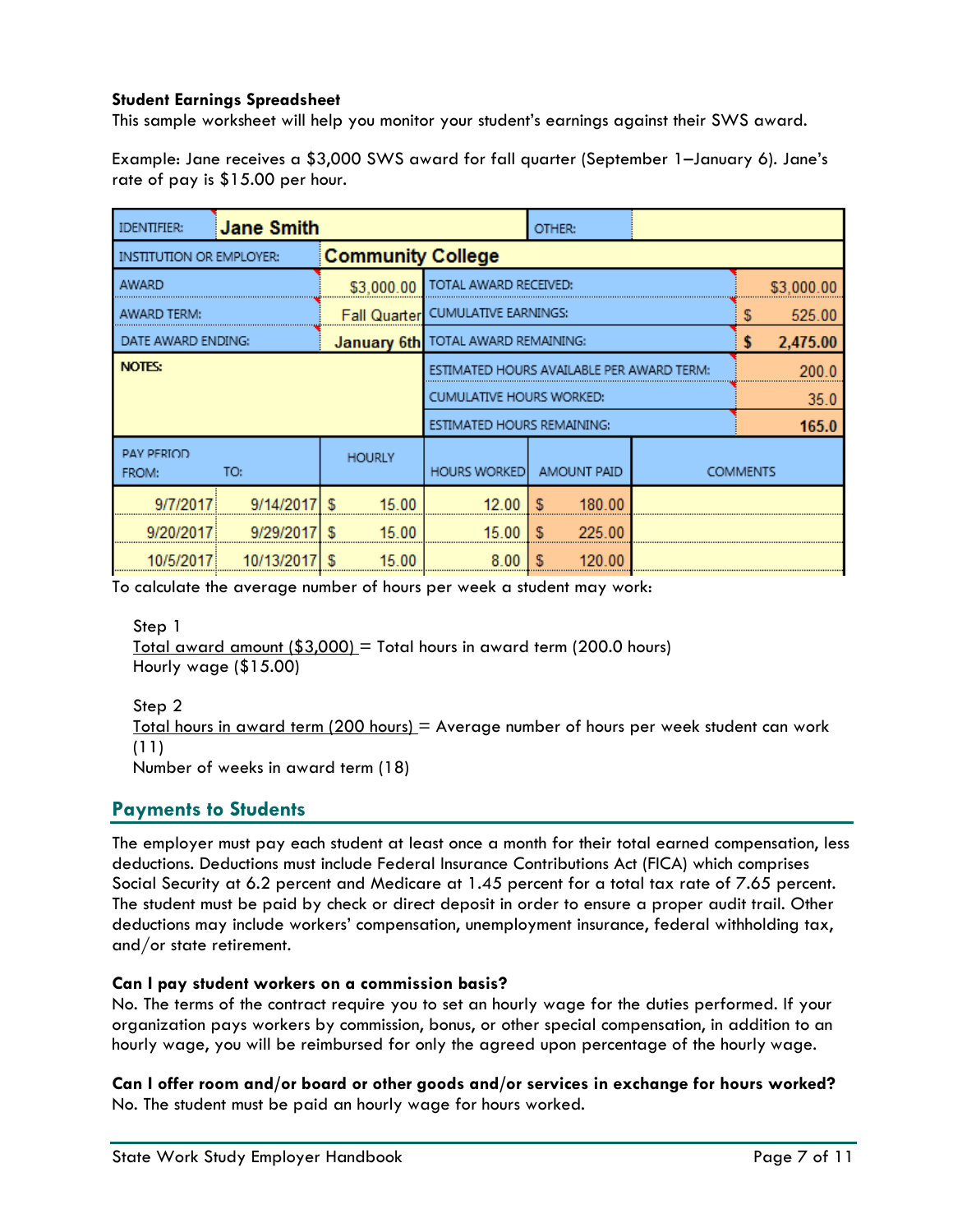## <span id="page-9-0"></span>**Ensuring Performance**

#### **What if a student is not performing satisfactorily?**

Point out the problem and take corrective measures right away. To prevent performance problems, clearly outline your expectations. If you have an ongoing need for student employees, consider writing State Work Study procedures into your standard personnel procedures manual.

Each time you sign the time sheet to verify hours worked, you also are verifying that the work was performed satisfactorily.

#### **Can I fire a State Work Study student for performance problems?**

Yes. However, if possible, first offer the student a chance to correct the problem. If you do fire a student employee, inform the student's college of the reason, preferably in writing. This will help the college counsel the student for future positions.

You may want to apply your normal performance-review procedures to student employees, or modify your standards by reviewing performance more often.

#### **Can a State Work Study student be laid off?**

Yes, if necessary. However, the student may take another job and may not be available later.

## <span id="page-9-1"></span>**Reimbursements & Time Sheets**

## <span id="page-9-2"></span>**Getting Reimbursed**

The employer must pay 100 percent of gross student wages and benefits prior to reimbursement. To receive reimbursement, the employer must ensure a daily record of the hours worked by the student is maintained on a SWS time sheet. The employer will then be reimbursed a percentage of gross wages, including paid sick leave hours authorized by Initiative 1433, per the employer type.

[Initiative 1433](https://sos.wa.gov/_assets/elections/initiatives/FinalText_954.pdf)'s passage requires that Washington employers provide all employees with paid sick leave.

Beginning January 1, 2018, all Washington employers must provide paid sick leave to all their employees, including SWS student employees. Employees must accrue at least one-hour of paid sick leave for every 40 hours worked.

Because the minimum paid sick leave hours as defined by I-1433 are a required component of state-mandated employee compensation, and not a fringe benefit such as employer-provided health insurance, or a required tax owed to the state or federal government such as Workers' Compensation or FICA, the paid sick leave hours required by I-1433 are eligible for SWS reimbursement as hours worked. Please remember that the employer is responsible for employee benefits costs, including payments due as an employer's contribution under workers' comp, federal Social Security laws, state retirement laws, and other applicable law.

#### **Where do I get time sheets and how do I complete and submit them?**

Time sheets can also be found on our website at [www.wsac.wa.gov/employers. T](file:///C:/Users/katiey/AppData/Local/Microsoft/Windows/INetCache/Content.Outlook/9RY25F1K/www.wsac.wa.gov/employers)he college can also provide paper time sheets. The time sheet is a record of hours worked and wages paid and must be mailed directly to the college the student is attending. The student and their supervisor need to sign the time sheet in ink.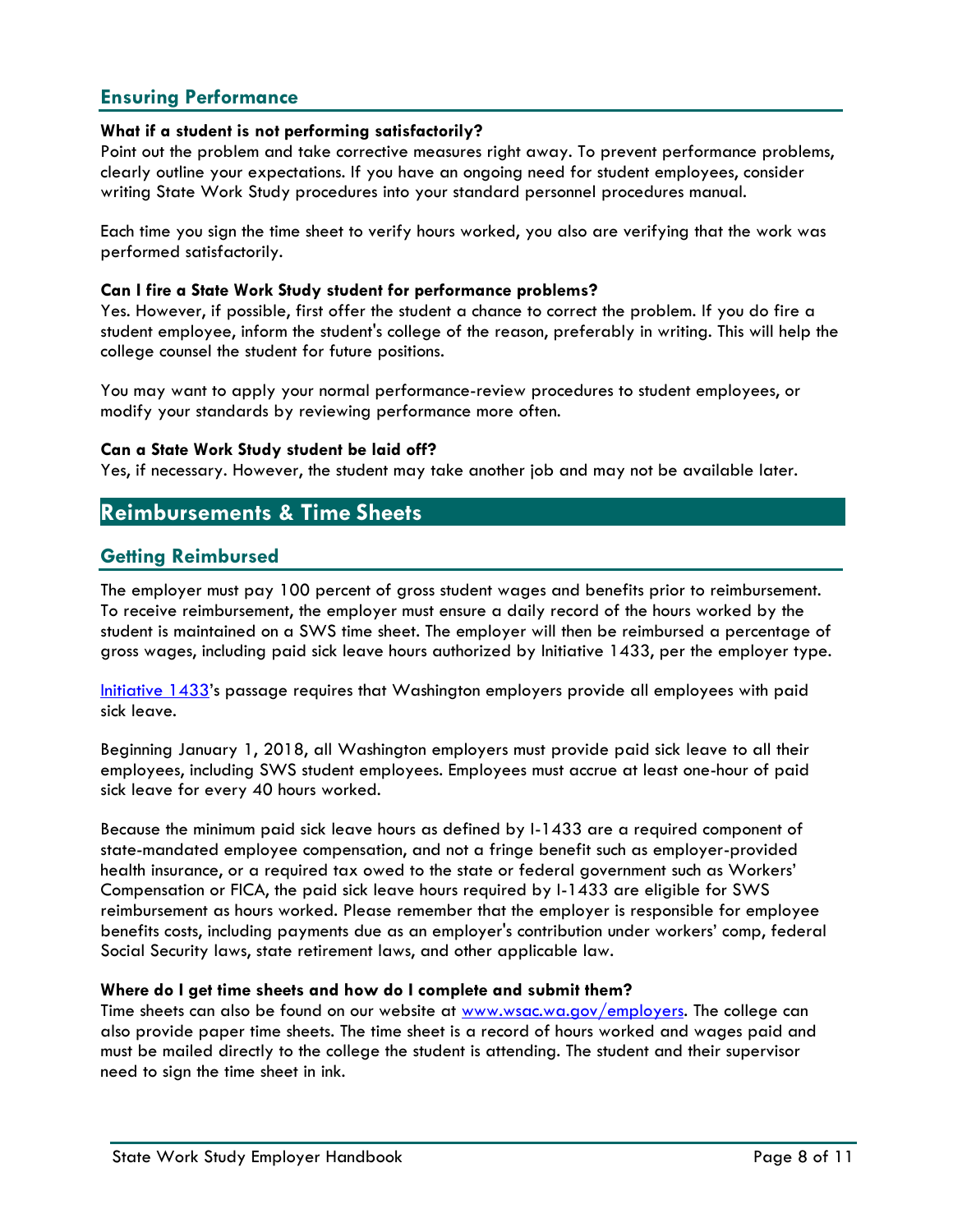#### **What reimbursement percentage will we receive?**

The State Work Study program will reimburse you a percent of the gross wages you pay to the student employee. The reimbursement rate is based your employer type.

| <b>Employer Type</b>                                                                                                                                                                                                 | <b>Reimbursement Rate</b> |  |  |  |
|----------------------------------------------------------------------------------------------------------------------------------------------------------------------------------------------------------------------|---------------------------|--|--|--|
| For-profit<br>$\bullet$                                                                                                                                                                                              | 40%                       |  |  |  |
| Public institutions<br>Private institutions<br>٠<br>Governmental agencies - city, county, state, & federal<br>$\bullet$                                                                                              | 60%                       |  |  |  |
| Nonprofit community service providers<br>$\bullet$<br>School districts<br>STEM - businesses whose primary business activity is in the<br>$\bullet$<br>fields of science, technology, engineering, and/or mathematics | 70%                       |  |  |  |

#### **What payment to the student is not reimbursable?**

The employer may not claim reimbursement for the following:

- Wages earned or paid but not submitted to the institution by the specified deadline dates
- Hours worked over the student's award amount
- Deductions
- **•** Commissions
- Bonuses
- Holiday pay
- **•** Travel reimbursement

#### **How and when do I submit time sheets?**

You must submit time sheets within 15 days of the end of your payroll period to prevent delay or denial of reimbursement. For public colleges, follow the college's instructions for submitting time sheets and keep a copy for your records.

WSAC will reimburse your organization if you hire students from a private college. It is especially important to submit all time sheets for June hours on or before July 10. The state can make reimbursements only for hours worked during the fiscal year (July 1–June 30). Please note June and July hours must be submitted on separate time sheets.

#### **How long does it take to receive reimbursement?**

In general, you should receive reimbursement within three to six weeks after submitting time sheets to the student's college. To avoid delays in reimbursement, please make sure time sheets are error free.

## <span id="page-10-0"></span>**Contacts & Questions**

#### **Whom should I contact with questions about contracts, job descriptions, or time sheets?**

Contact the college first. If you still have questions, contact the State Work Study program at (360) 753-7848, or email us at [sws@wsac.wa.gov. W](mailto:sws@wsac.wa.gov)hen calling or emailing, please have the following information available:

- $\checkmark$  Your Employer Identification Number (EIN)
- $\checkmark$  The student's name
- $\checkmark$  The name of the student's college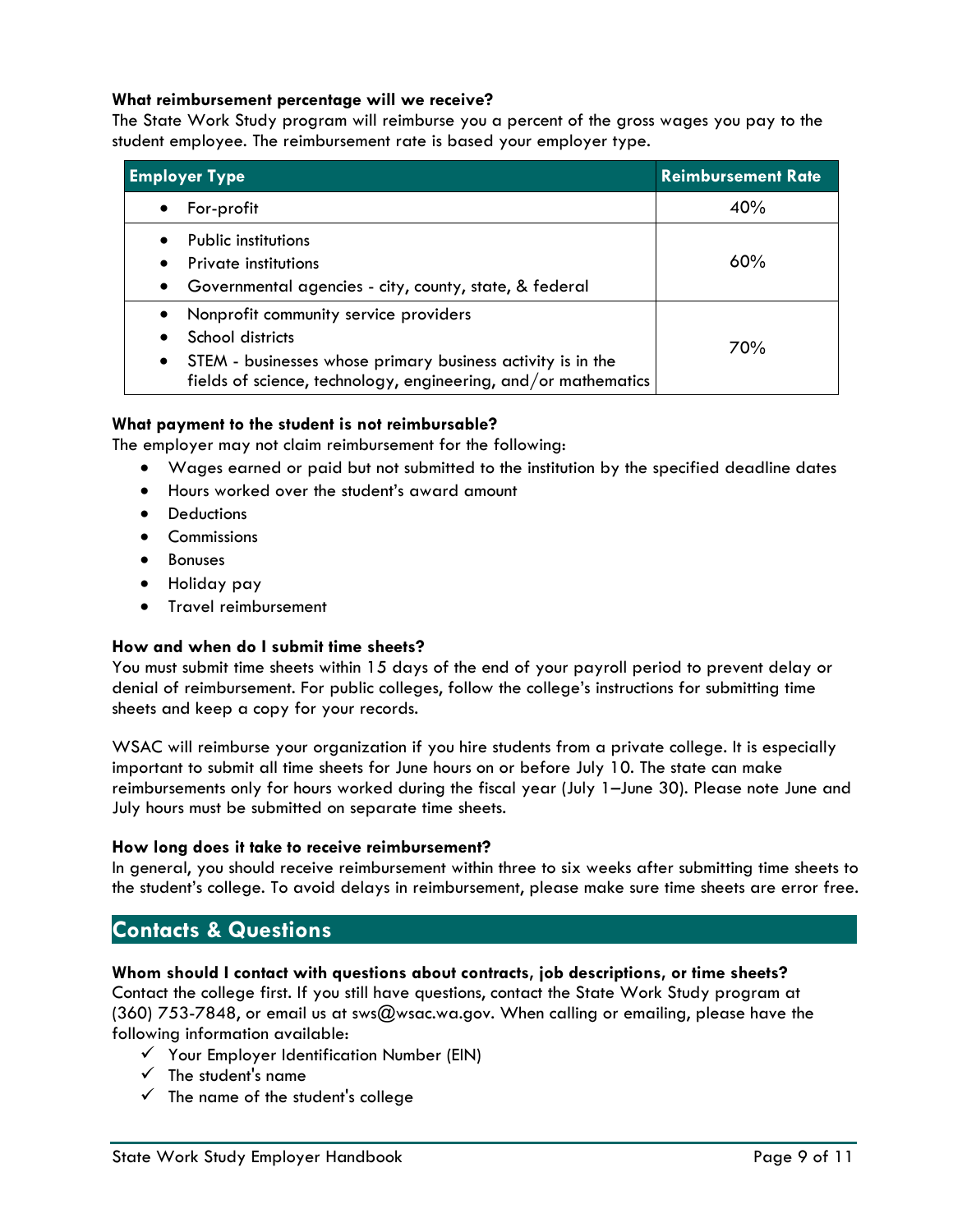## <span id="page-11-0"></span>**Commonly Used Terms**

**Award:** The maximum amount of State Work Study funds (gross) a student can earn to help pay for college.

**Award Letter:** A letter from the student's college that indicates State Work Study eligibility. The award letter should state the award amount and the starting and ending dates of the award.

**College:** A generic word used to describe all facilities of higher education, whether universities, colleges, vocational education institutions, or other campuses teaching postsecondary courses.

**College – Private:** An independently funded, nonprofit college accredited by the Northwest Association of Schools and Colleges.

**College – Public:** A publicly funded college.

**Displacement of Regular Employees:** In general, State Work Study student employees may not fill positions previously filled by regular employees during the current or prior calendar or fiscal year.

**Eligible Employer:** An employer that meets all of the conditions for participation in the State Work Study program.

**Employer Contract:** The contract between the employer and the Washington Student Achievement Council for the State Work Study program.

**Employer Identification Number (EIN):** A nine-digit number assigned by the Internal Revenue Service (IRS), used for tax identification. The State Work Study program uses the EIN as the primary identification number, and it must be included on all State Work Study correspondence.

**Federal Withholding Tax:** An amount withheld from employee wages each pay period, according to the number of allowances claimed by the employee on the W-4 form. Only employees who did not have to pay income tax last year and who do not expect to pay tax this year may claim an exemption. If this is the case, the W-4 form must be completed annually, by February 15 of each year.

**FICA (Federal Insurance Contributions Act):** A tax imposed by the federal government on both employers and employees to fund Social Security and Medicare. The employer must follow FICA regulations on withholding and paying the employee's share of the tax. For more information, contact the [US Internal Revenue Service.](https://www.irs.gov/)

**Industrial Insurance, Washington State:** A tax, also called Workers' Compensation or Medical Aid, paid by the employer on behalf of employees to cover job-related injuries or illnesses. Contact the [Washington State Department of Labor and Industries](http://www.lni.wa.gov/) for more information.

**Job Description:** A form on which the employer describes the duties of the job, the educational benefits derived from performing the work, the minimum qualifications required to perform the job, and the pay rate.

**Job Fair:** An event sponsored by a college to bring together students looking for employment and employers looking to hire.